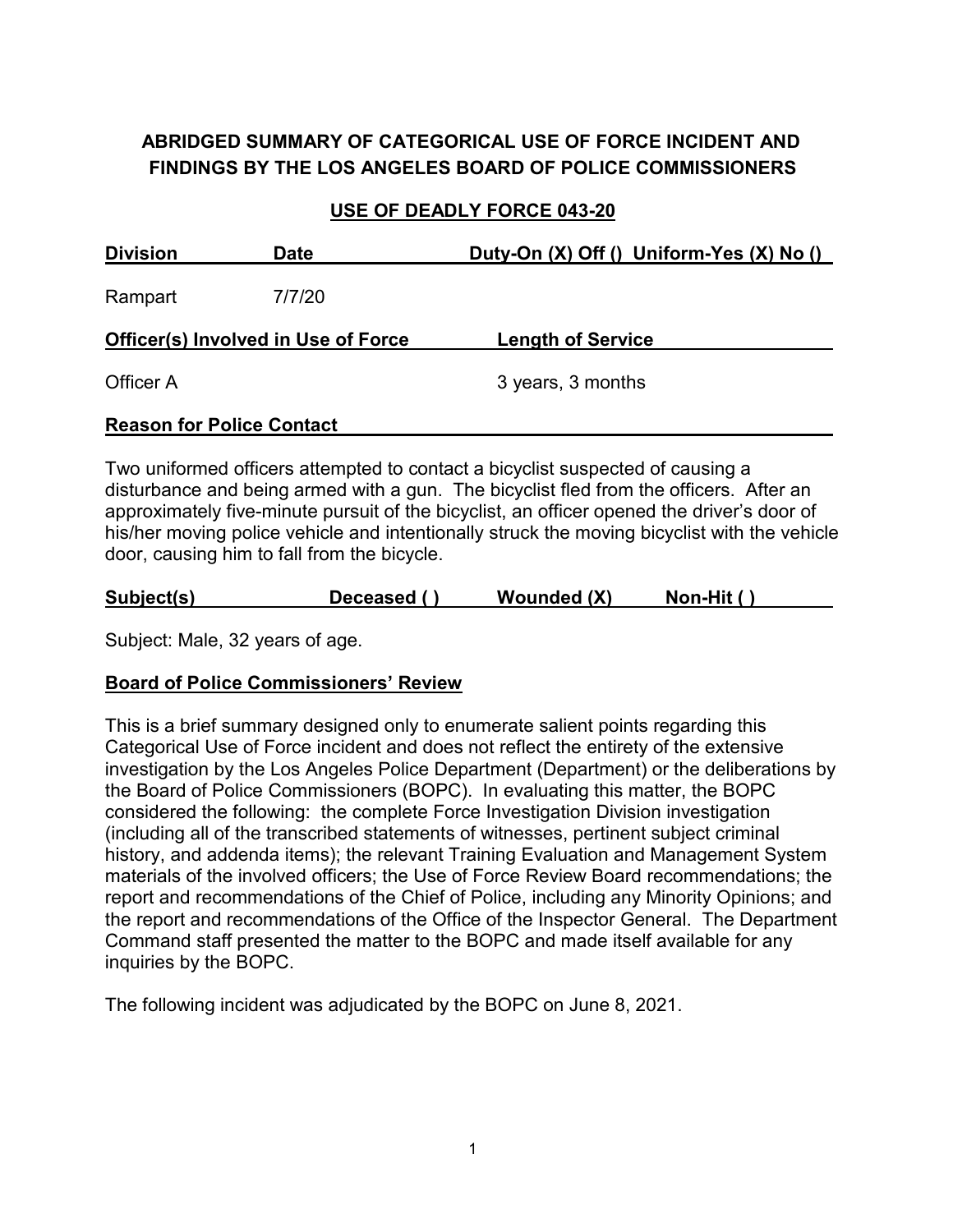#### **Incident Summary**

On Tuesday, July 7, 2020, at 0119 hours, Officers A and B were dispatched to a call of a bicyclist who was causing a disturbance and armed with a gun. Officer A was the driver of a marked black police Sport Utility Vehicle (SUV) equipped with a Digital In-Car Video System (DICVS) and Officer B was the passenger. Partner Officers C and D heard the radio broadcast and responded to the area to assist Officers A and B.

Officers A and B had been assigned as partners approximately three times in a span of eight Deployment Periods (DP). According to the officers, they had prior tactics discussions regarding contact/cover responsibilities, lethal/less-lethal options and assignments, vehicle/foot pursuits, and de-escalation techniques.

Officers C and D had been assigned as partners a total of two times. According to the officers, they had prior tactics discussions regarding traffic stops, contact/cover, and lethal/less-lethal responsibilities. The officers did not have any conversations regarding foot pursuit concepts. Officer D stated as they responded to the radio call, that they discussed contact/cover responsibilities.

At 0059:42 hours, Officer B updated the officers' status and location (Code-Six) via their police radio. Officer B stated that he/she met with the victim, obtained crime information, and at 0102 hours, re-entered the police vehicle and began to search the area for the described suspect; however, were unable to locate him/her. Officers A and B did not activate their BWVs until after their initial contact with the victim.

At 0119 hours, Officers C and D observed a bicyclist (he Subject) pedaling north. According to the officers, the bicyclist was wearing clothing that matched the clothing described in the radio call comments. In addition, Officer C stated the bicycle was not equipped with a front light, in violation of Vehicle Code (VC) Section 21201(d)(1).

Officers C and D attempted to stop the Subject for the observed traffic violation and to ascertain if he was the suspect described in the radio call comments. Officer C stated as the Subject pedaled north on toward the officers' police vehicle, he looked in their direction and shook his/her head. The Subject increased his/her speed, now pedaling at a rate of 12-15 miles per hour (mph) and crossed in front of the moving police vehicle into the southbound lanes of traffic. Officer C told the Subject to stop and pull over, giving his/her commands out the open driver and passenger door windows. The Subject failed to stop and continued pedaling north, passing the police vehicle.

Officer C negotiated a U-turn and observed the Subject negotiate a westbound turn and then a southbound turn, failing to stop for a posted stop sign. Officer C intermittently activated the overhead emergency lights and continued to yell out the driver's side window ordering the Subject to stop; however, the Subject refused.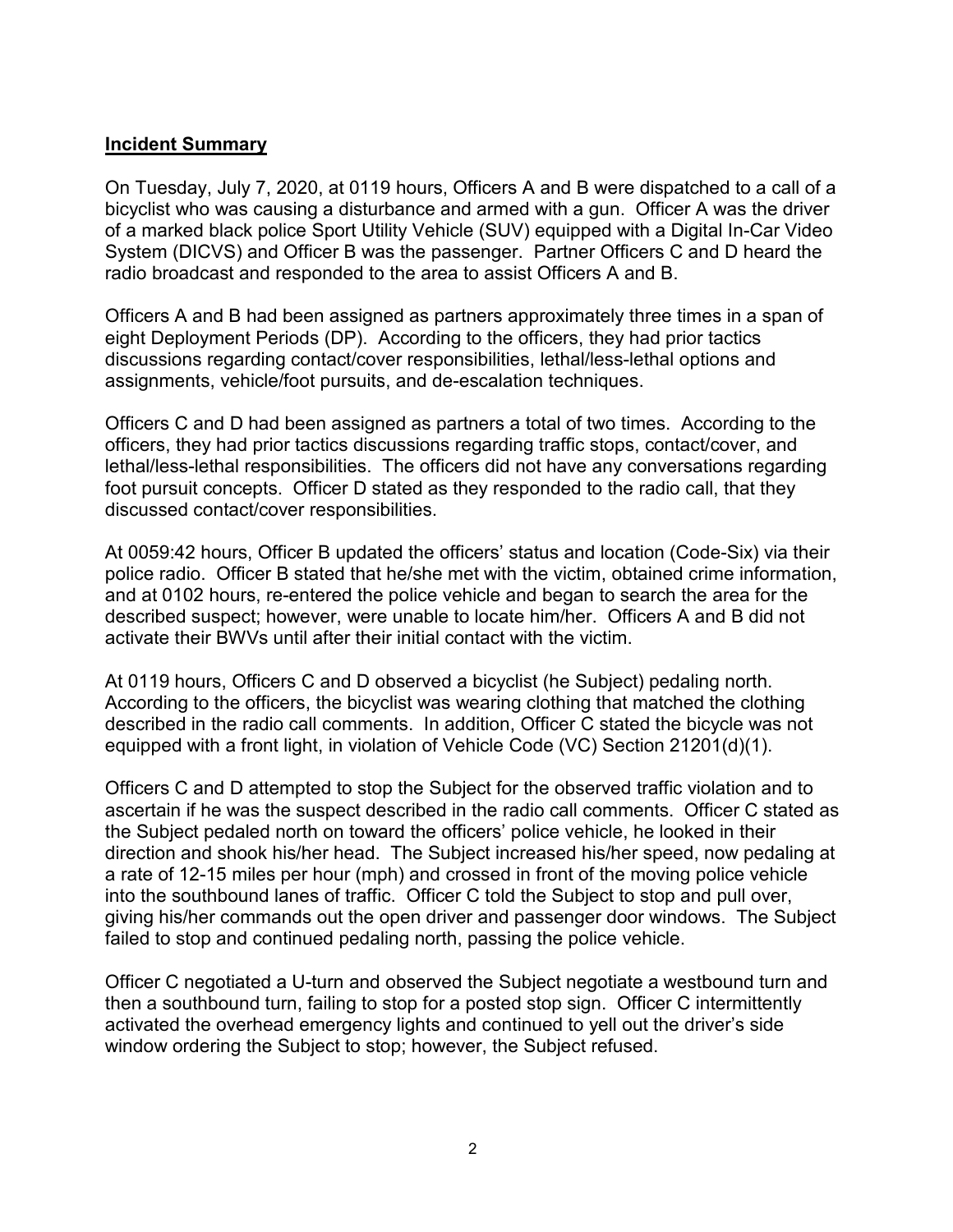At 0119:45 hours, Officer D broadcast that the officers were attempting to stop the Subject and gave their location. Officers A and B heard the broadcast and responded with emergency lights and siren (Code Three).

The Subject continued pedaling south and then negotiated an eastbound turn. Officer C momentarily lost sight of the Subject. Officer C then heard what he/she believed to be a metallic object striking the ground from the northeast corner. Officer C stated that he/she did not see the Subject make a throwing motion or see what caused that noise. Officer C's BWV depicts him/her negotiating an eastbound turn, against a red-phase tri-light, and continue to pursue the Subject.

At 0120:04 hours, Officer D requested back-up. In response, Police Officers E and F responded. Officer E was driving a marked black and white police SUV equipped with a DICVS. At 0120:13 hours, Officer B activated his/her BWV while enroute to Officers C and D's location.

At 0120:15 hours, Sergeant A broadcast that he/she was responding from the police station. Sergeant A was driving a marked black and white police SUV equipped with a DICVS. At 0120:18 hours, Sergeant A activated his/her BWV.

The Subject continued to evade the officers and began to ride his bicycle on the north sidewalk continuing east.

At 0120:59 hours, Officer B broadcast that they were in the area.

Officer C's BWV captured Officer D ordering the Subject to get off his bike. The Subject refused and continued east in the eastbound lanes of traffic. Officers A and B caught up to Officers C and D's police vehicle and positioned their police vehicle behind them. At 0121:19 hours, Officer C activated his/her BWV.

As the Subject approached, Officer C accelerated his/her police vehicle and yelled for the Subject to pull over, out of the open driver's window. Officer C intermittently activated the overhead emergency lights while chirping the police siren.

At 0121:33 hours, Officer B updated the officers' location; however, incorrectly, Officer B broadcast the Subject was traveling west. At 0121:54 hours, Officer A activated his/her BWV.

The Subject continued to pedal east. Suddenly, the Subject negotiated a quick right turn into the west driveway of a gas station and then east onto the south sidewalk. Officer C accelerated his/her police vehicle, passed the Subject, and negotiated a southbound turn into the gas station's east driveway. Officer C was attempting to block the Subject's travel path by stopping the police vehicle on the sidewalk. The Subject maneuvered his bicycle around the rear of Officer C and D's police vehicle and began to pedal in a northeasterly direction. Officers C and D opened their respective doors, exited their police vehicle, and began to chase the Subject on foot. Officer D that stated he/she did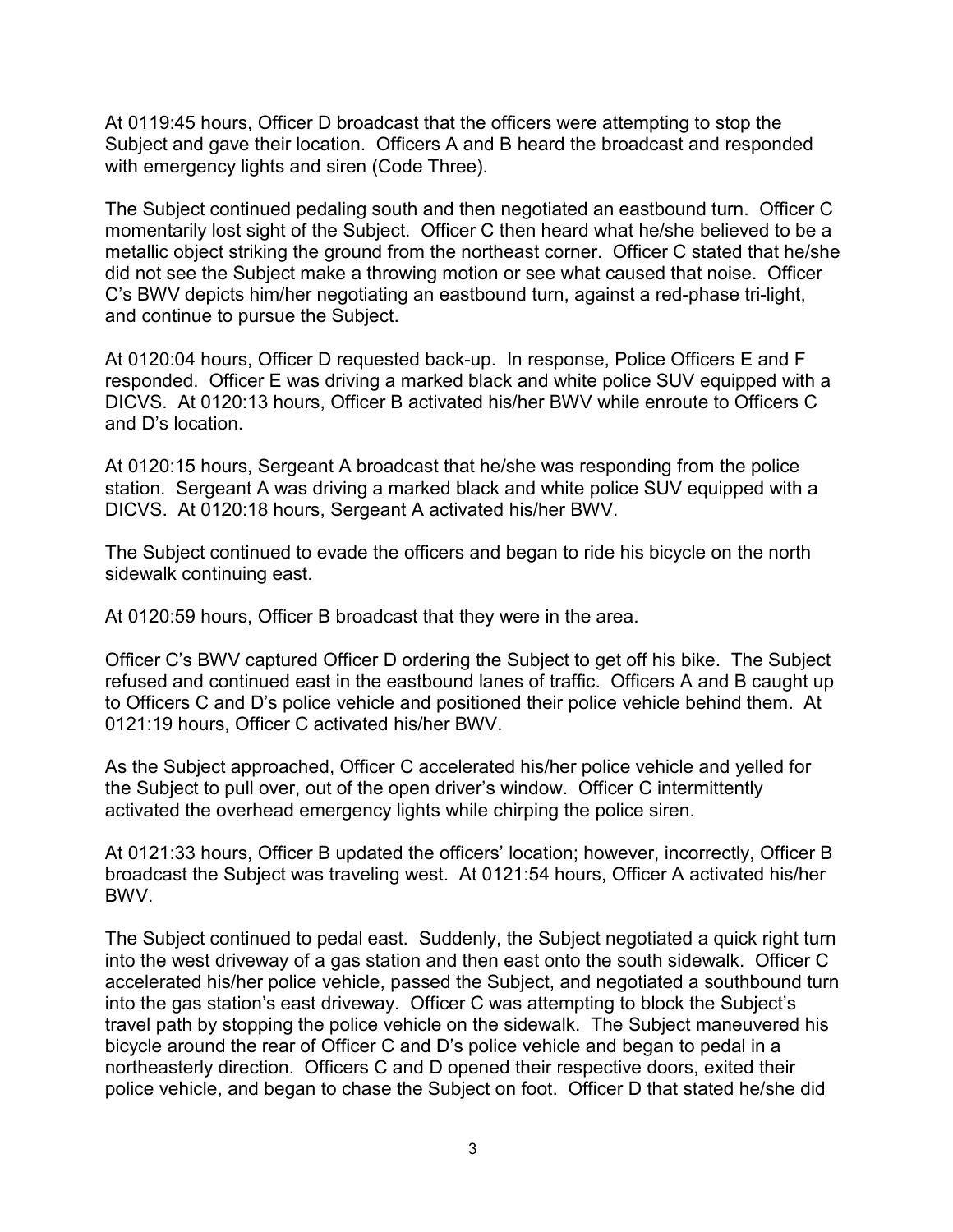not believe the Subject was armed at this point based on the amount of time that had elapsed from the initial radio call. Officers C and D did not secure their police vehicle as they pursued the Subject on foot. Officers C and D pursued the Subject on foot approximately 235 yards.

Officer A positioned his/her police vehicle behind the Subject and became the primary unit in the pursuit. At the same time, Officers C and D continued to chase the Subject on foot.

As the Subject pedaled north in the northbound lanes of traffic, Officer A activated the overhead emergency lights and siren. Officer B's BWV captures him/her telling Officer A to get in front of the Subject.

The Subject pedaled north and then swerved into the southbound lanes of traffic, continuing north. Officer A stated the Subject was traveling at a rate of 10-13 mph.

Officer A continued to order the Subject to stop; however, he refused.

Meanwhile, Officers C and D continued to pursue the Subject on foot, running behind Officers A and B's police vehicle. Officer D was the lead officer, as Officer C followed.

At 0122:33 hours, Officer A unholstered his/her service pistol with his/her left hand. Officer A placed his/her gun out of the open driver's window with the barrel facing downward in a northern direction. Officer A stated that he/she had his/her left trigger finger along the frame. Officer A's BWV depicts he/she had his/her pistol out of the driver's window for approximately two seconds before he/she holstered his/her gun.

Once the Subject reached the next street, Officer A accelerated his/her police vehicle and activated the siren. The police vehicle passed the street as Officer B told Officer A to get in front of the Subject. The Subject maneuvered his bicycle away from the police vehicle and began pedaling east in the westbound lanes of traffic. Officer A turned off the siren, entered a parking lot located at the northeast corner, and drove through the lot onto the street. The officers continued following the Subject east as Officer A activated the overhead emergency lights and siren. Officers C and D discontinued their foot pursuit of the Subject and returned to their police vehicle.

Officers A and B began discussing courses of action to get the Subject to stop. At 0123:04 hours, Officer D activated his/her BWV.

As the Subject pedaled east in the eastbound lanes of traffic, Officer B advised Officer A that he/she was going to hit the Subject with the door. Officer B asked Officer A if he/she was ready, and Officer A acknowledged he/she was.

At 0123:05 hours, Officer B opened the front passenger door of his/her moving police vehicle as Officer A drove onto the opposing lanes of traffic. The purpose of this move was for Officer B to strike the rear tire of the Subject's bicycle with his/her vehicle door.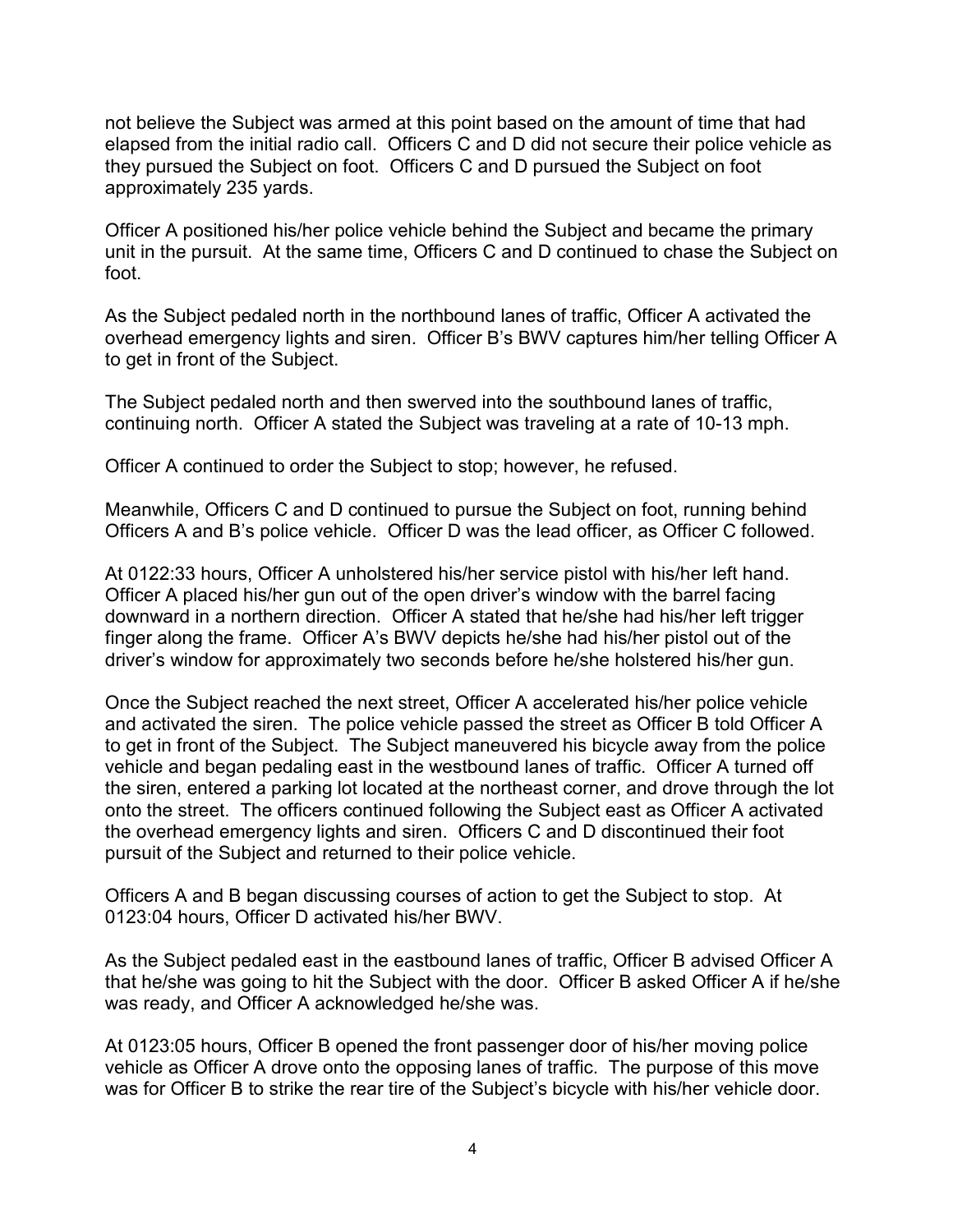The Subject rode into the opposing lanes of traffic, accelerated, and negotiated a northbound turn. Officer B then closed the front passenger door of his/her moving police vehicle.

The Subject continued pedaling north, failing to stop for a posted stop sign.

At 0123:33 hours, the LAPD Air Unit arrived and the Tactical Flight Officer (TFO) broadcast that the officers in the police helicopter were overhead.

At 0123:37 hours, Officer A opened the driver's door of his/her moving police vehicle. Officer A stated he/she opened the driver's door in the event he/she had to exit his/her vehicle. The Subject continued north, failing to stop for another posted stop sign. Officer A continued to follow the Subject with the driver's door open.

The Subject then negotiated an eastbound turn, failing to stop for the posted stop sign. Officer A continued to drive with the driver's door of his/her police vehicle open. Although Officer B broadcast the correct street, Officer B inadvertently broadcast the wrong direction of travel.

Officers A negotiated an eastbound turn and began to have a discussion with Officer B about following a possibly armed suspect. Officer A advised Officer B he/she would be the contact and lethal officer and assigned Officer B as the less-lethal officer. Officer B then deployed the 40mm Less-Lethal Launcher (LLL), loading a 40mm eXact iMpact round into the Launcher.

Officer A then closed the driver's door of his/her police vehicle, as the Subject was still pedaling east.

The Subject then negotiated a southbound turn against a red light. As the Subject pedaled south, he swerved from the southbound lanes of traffic into the median strip and onto the northbound lanes of traffic. Officer A's BWV captured him/her asking Officer B if he/she was going to beanbag the Subject. Officer B told Officer A he/she was going to strike the Subject with the front passenger door. Officer A then began to drive in the median strip and northbound lanes of traffic, following the Subject.

At 0124:51 hours, Sergeant A's BWV depicts him/her negotiating a southbound turn and joining the pursuit. Sergeant A did not advise CD he/she was with the pursuit or declare him/herself as the Incident Commander (I/C). Sergeant A stated he/she did not broadcast that he/she was in the pursuit because he/she wanted to keep the frequency clear.

Responding police units attempted to block the Subject's path of travel with their police vehicles. The Subject was able to maneuver his bike around the responding police vehicles and continued south, swerving from the north and southbound lanes.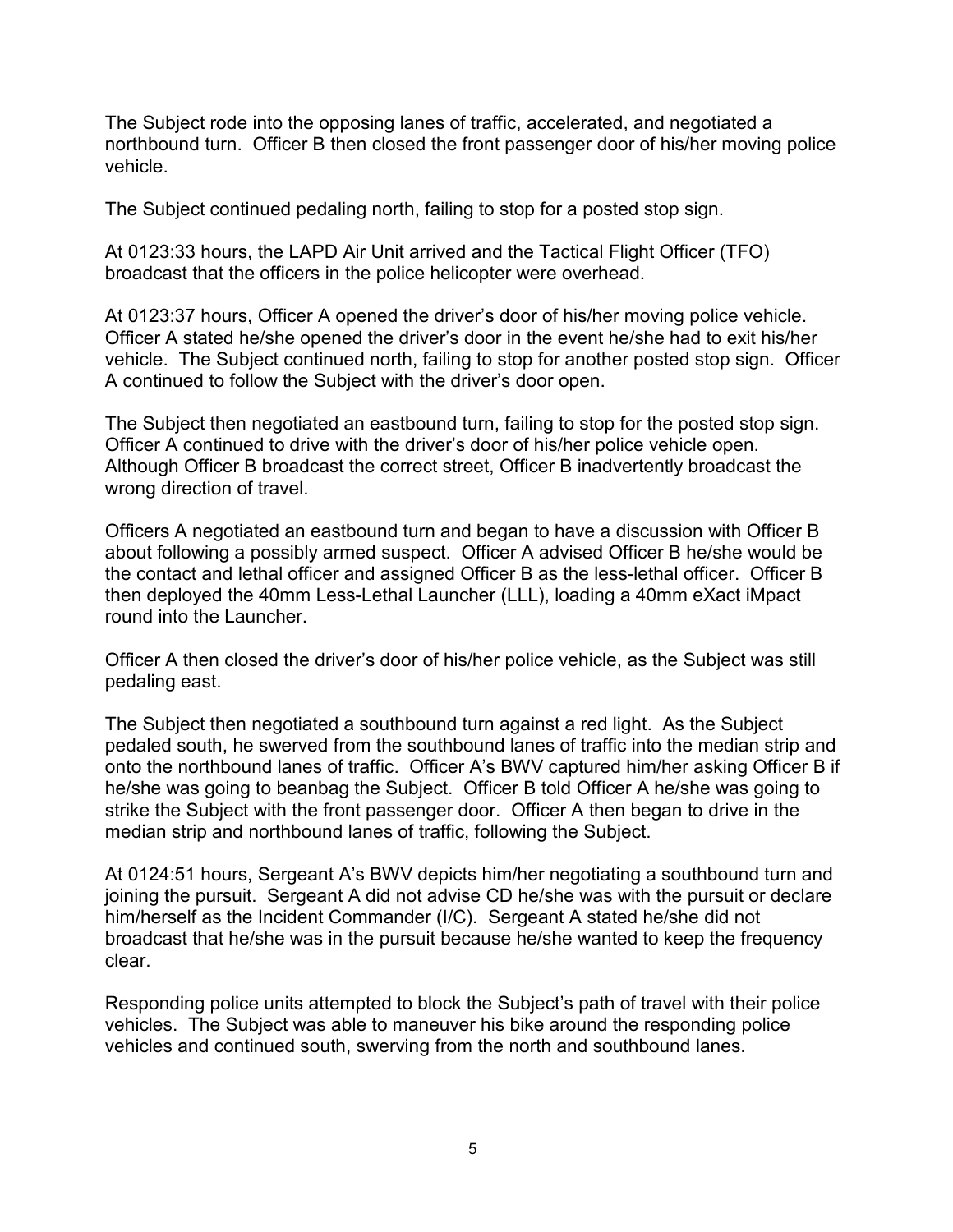The Subject maneuvered his bicycle into the southbound lanes of traffic as he approached the next street. Officer A accelerated his/her police vehicle, drove onto the center left-turn lane, and began to parallel the Subject, who was still pedaling south on the passenger side of their police vehicle. Officer B's BWV depicted him/her placing the 40mm LLL out of the front passenger window and pointing the LLL toward the Subject as he/she yelled for the Subject to pull-over. Officer B later indicated he/she did it as a ruse and did not intend to fire. The Subject continued pedaling south.

After repeated commands to pull-over, Officer B returned the LLL into the vehicle. Officer A accelerated, passed the Subject, and attempted to block the Subject's travel path by maneuvering his/her police vehicle from the southbound left-turn lane into the southbound lane of traffic, directly in front of the Subject. As Officer A performed this maneuver, Officer B opened the front passenger door of his/her moving police vehicle in an attempt to stop the Subject by striking the Subject's bicycle with the front passenger door.

After an unsuccessful attempt to stop the Subject, Officer B closed the front passenger door of his/her police vehicle and the officers continued driving south.

The Subject continued pedaling south in the northbound lanes of traffic. The Subject swerved toward his left, as if negotiating an eastbound turn and continued south onto the eastbound turn lane. Officer A accelerated his/her police vehicle, opened the driver's door of his/her moving vehicle, and paralleled the Subject. As the police vehicle and the Subject continued south, Officer A pushed the driver's door outward, striking the Subject's right leg. The Air Unit had been tracking the Subject for approximately one minute and fifty seconds at the time the Subject was struck with the vehicle door.

Officer A estimated the police vehicle was traveling at a speed of 6 to 8 mph when the Subject was struck.

Officers A and B believed the driver's door struck the Subject's bicycle's rear tire. Officer B believed the Subject was traveling at a rate of 5-7 mph when the vehicle door struck him; however, an expert analysis later determined that the Subject was traveling at an approximate speed of 17 mph when the driver's door struck his leg.

Immediately after being struck by the vehicle door, the DICVS depicts the Subject losing control of his bicycle, swerving into the eastbound turn lane, and falling onto the street, landing on the right side of his torso.

The Subject was conscious and lying on the right side of his torso. Officer A approached the Subject, placed his/her left knee on the Subject lower back, and placed him on his stomach with his hands to his sides. The Subject was then taken into custody.

From the time Officers C and D first saw the Subject pedaling north until the impact, the Subject pedaled an approximate distance of 1.8 miles and fled for approximately five minutes and 58 seconds.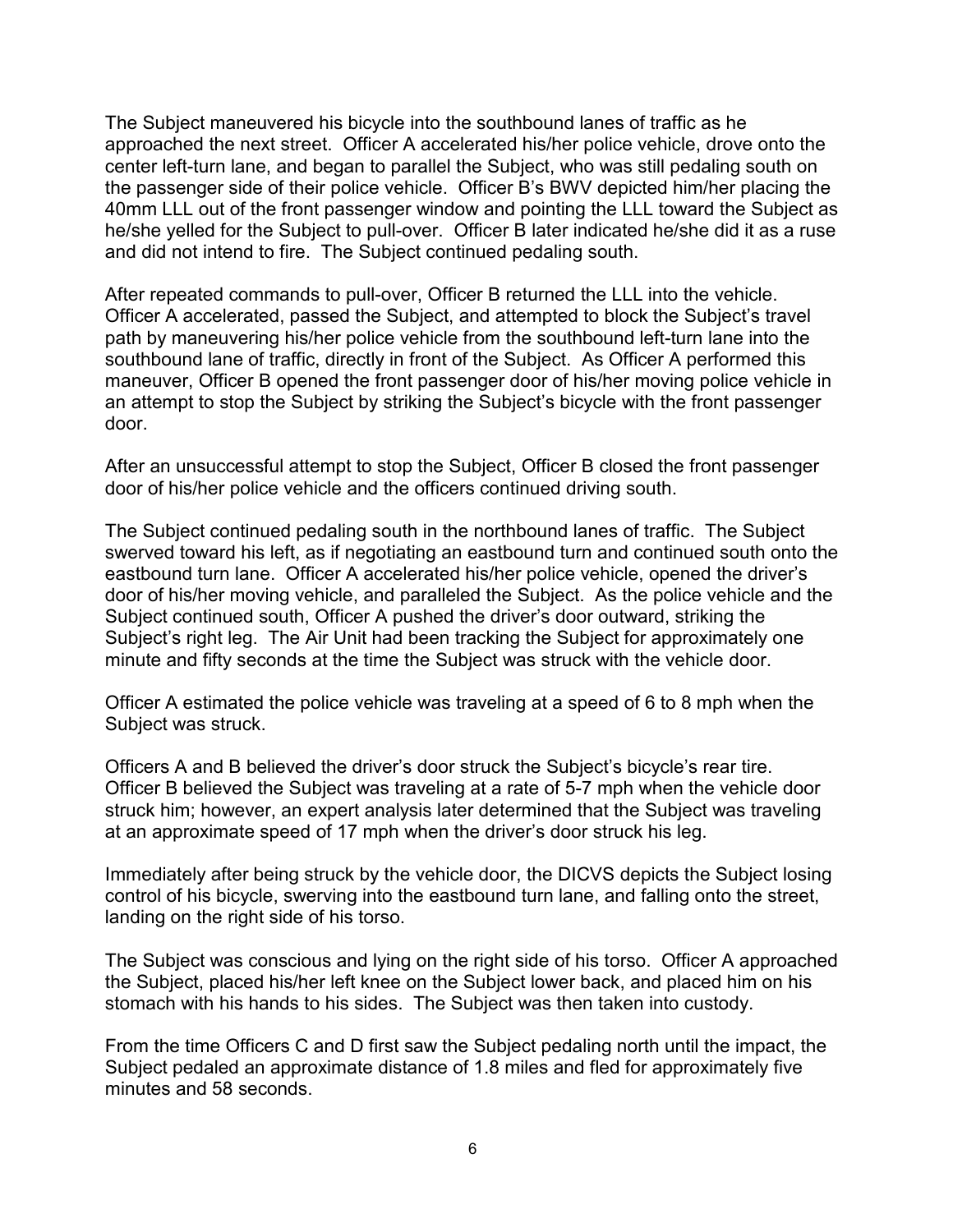# **BWV and DICVS Policy Compliance**

| <b>NAME</b> | <b>TIMELY BWV</b><br><b>ACTIVATION</b> | <b>FULL 2-MINUTE</b><br><b>BUFFER</b> | <b>BWV</b><br><b>RECORDING OF</b><br><b>ENTIRE</b><br><b>INCIDENT</b> | <b>TIMELY DICVS</b><br><b>ACTIVATION</b> | <b>DICVS</b><br><b>RECORDING OF</b><br><b>ENTIRE</b><br><b>INCIDENT</b> |
|-------------|----------------------------------------|---------------------------------------|-----------------------------------------------------------------------|------------------------------------------|-------------------------------------------------------------------------|
| Officer A   | Yes                                    | Yes                                   | Yes                                                                   | Yes                                      | Yes                                                                     |
| Officer B   | No                                     | Yes                                   | Yes                                                                   | N/A                                      | N/A                                                                     |
| Officer A   | No                                     | Yes                                   | Yes                                                                   | Yes                                      | Yes                                                                     |
| Officer C   | No                                     | Yes                                   | Yes                                                                   | Yes                                      | Yes                                                                     |
| Officer D   | No                                     | Yes                                   | Yes                                                                   | N/A                                      | N/A                                                                     |
| Officer E   | Yes                                    | Yes                                   | Yes                                                                   | Yes                                      | Yes                                                                     |

#### **Los Angeles Board of Police Commissioners' Findings**

The BOPC reviews each Categorical Use of Force incident based upon the totality of the circumstances, namely all of the facts, evidence, statements and all other pertinent material relating to the particular incident. In every case, the BOPC makes specific findings in three areas: Tactics of the involved officer(s); Drawing/Exhibiting of a firearm by any involved officer(s); and the Use of Force by any involved officer(s). Based on the BOPC's review of the instant case, the BOPC made the following findings:

# **A. Tactics**

The BOPC found Officers A, B, C, and D's tactics to warrant a finding of Administrative Disapproval. The BOPC found Sergeant A's tactics to warrant a Tactical Debrief.

## **B. Drawing and Exhibiting**

The BOPC found Officer A's drawing and exhibiting of a firearm to be Out of Policy.

## **C. Lethal Use of Force**

The BOPC found Officer A's lethal use of force to be Out of Policy.

## **Basis for Findings**

In making its decision in this matter, the Commission is mindful that every "use of force by members of law enforcement is a matter of critical concern both to the public and the law enforcement community. It is recognized that some individuals will not comply with the law or submit to control unless compelled to do so by the use of force; therefore, law enforcement officers are sometimes called upon to use force in the performance of their duties. It is also recognized that members of law enforcement derive their authority from the public and therefore must be ever mindful that they are not only the guardians, but also the servants of the public. The Department's guiding principle when using force shall be reverence for human life. Officers shall attempt to control an incident by using time, distance, communications, and available resources in an effort to de-escalate the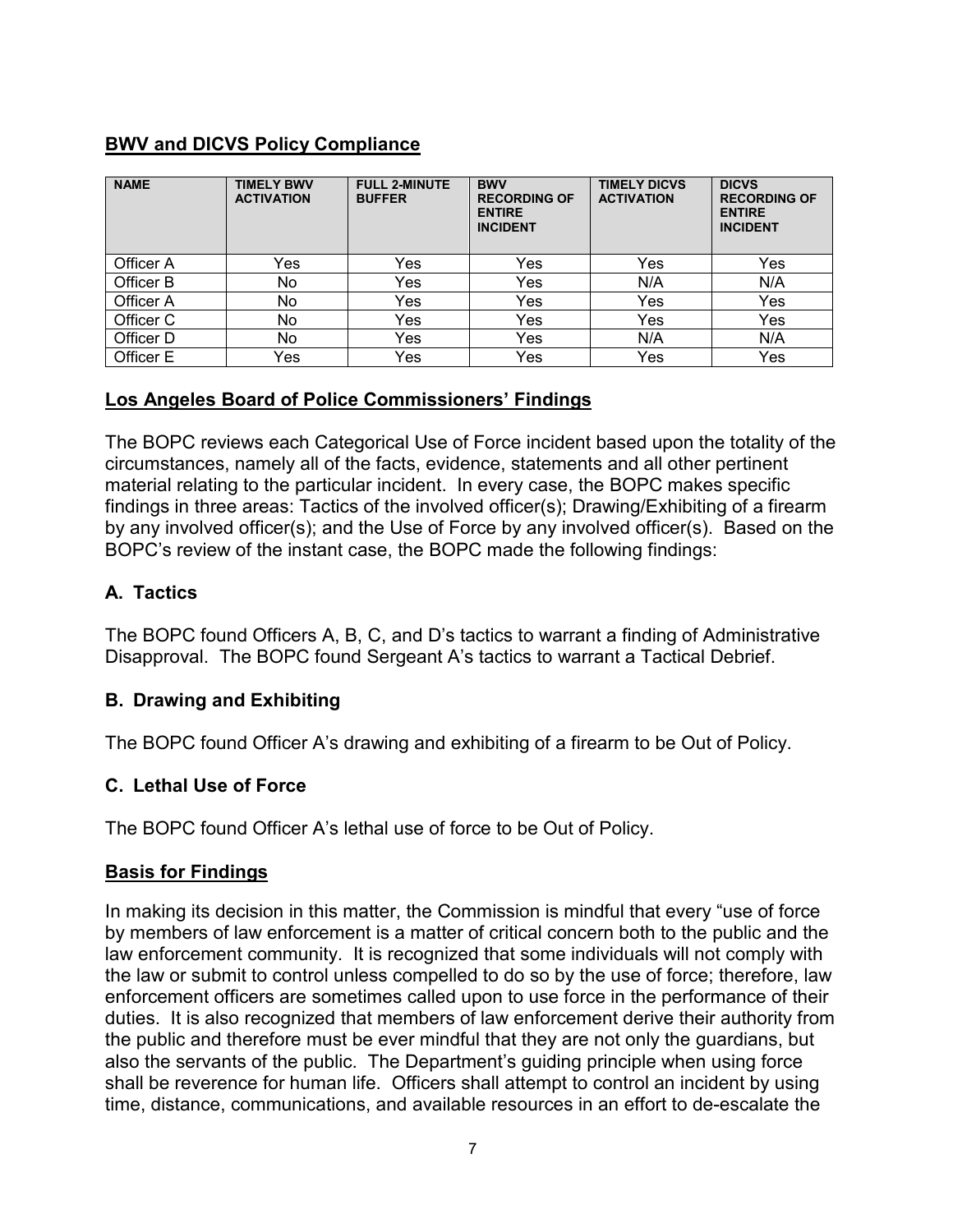situation, whenever it is safe, feasible, and reasonable to do so. As stated below, when warranted, Department personnel may use objectively reasonable force to carry out their duties. Officers may use deadly force only when they reasonably believe, based on the totality of circumstances, that such force is necessary in defense of human life. Officers who use unreasonable force degrade the confidence of the community we serve, expose the Department and fellow officers to physical hazards, violate the law and rights of individuals upon whom unreasonable force or unnecessary deadly force is used, and subject the Department and themselves to potential civil and criminal liability. Conversely, officers who fail to use force when warranted may endanger themselves, the community and fellow officers." (Special Order No. 4, 2020, Policy on the Use of Force - Revised.)

The Commission is cognizant of the legal framework that exists in evaluating use of force cases, including the United States Supreme Court decision in Graham v. Connor, 490 U.S. 386 (1989), stating that:

"The reasonableness of a particular use of force must be judged from the perspective of a reasonable officer on the scene, rather than with the 20/20 vision of hindsight. The calculus of reasonableness must embody allowance for the fact that police officers are often forced to make splitsecond judgments – in circumstances that are tense, uncertain and rapidly evolving – about the amount of force that is necessary in a particular situation."

The Commission is further mindful that it must evaluate the actions in this case in accordance with existing Department policies. Relevant to our review are Department policies that relate to the use of force:

**Use of De-Escalation Techniques**. It is the policy of this Department that, whenever practicable, officers shall use techniques and tools consistent with Department deescalation training to reduce the intensity of any encounter with a subject and enable an officer to have additional options to mitigate the need to use a higher level of force while maintaining control of the situation.

**Use of Force – Non-Deadly**. It is the policy of the Department that personnel may use only that force which is "objectively reasonable" to:

- Defend themselves:
- Defend others;
- Effect an arrest or detention;
- Prevent escape; or,
- Overcome resistance.

**Use of Force** – **Deadly.** It is the policy of the Department that officers shall use deadly force upon another person only when the officer reasonably believes, based on the totality of circumstances, that such force is necessary for either of the following reasons: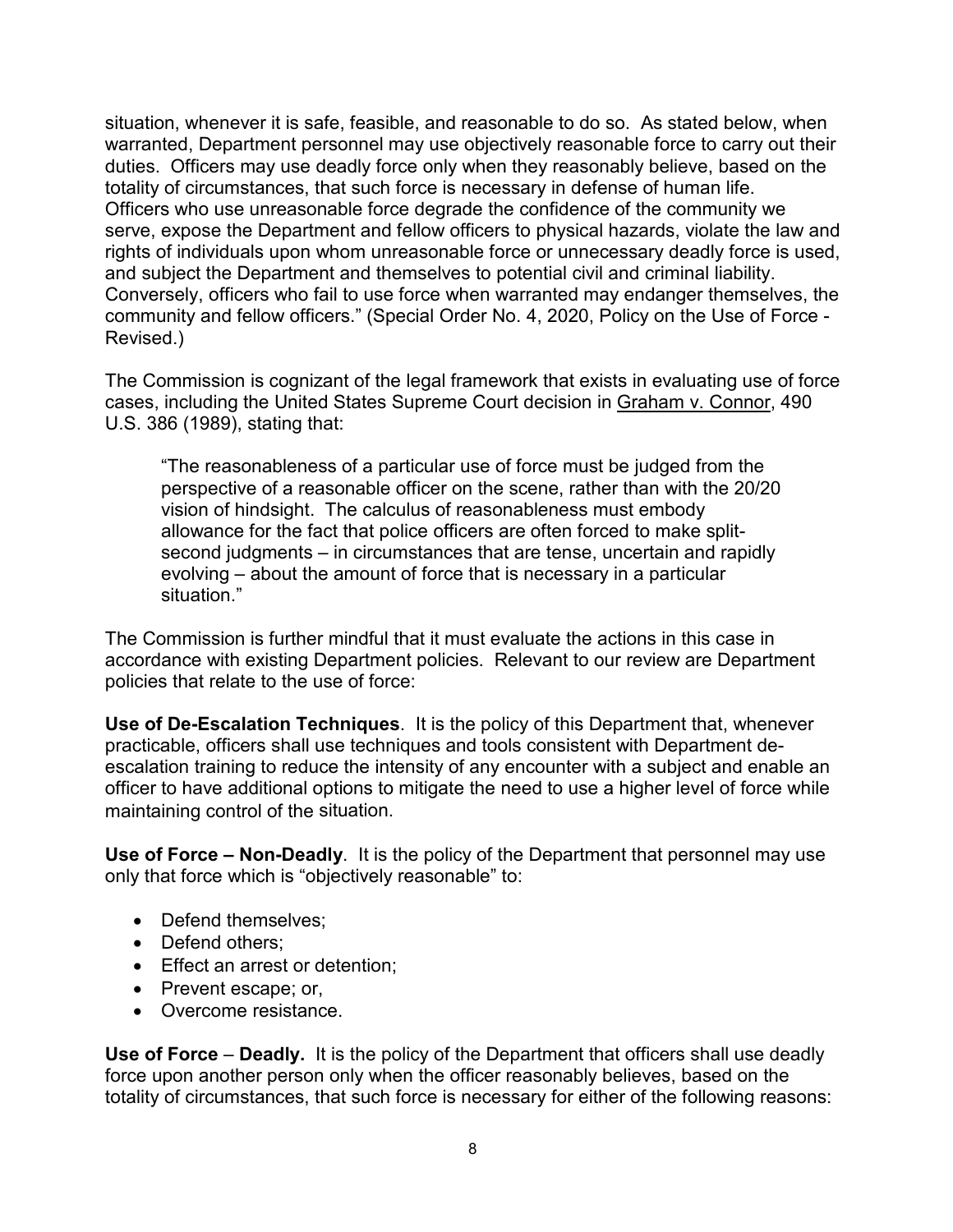- To defend against an imminent threat of death or serious bodily injury to the officer or another person; or,
- To apprehend a fleeing person for any felony that threatened or resulted in death or serious bodily injury, if the officer reasonably believes that the person will cause death or serious bodily injury to another unless immediately apprehended. Where feasible, a peace officer shall, prior to the use of force, make reasonable efforts to identify themselves as a peace officer and to warn that deadly force may be used, unless the officer has objectively reasonable grounds to believe the person is aware of those facts.

In determining whether deadly force is necessary, officers shall evaluate each situation in light of the particular circumstances of each case and shall use other available resources and techniques if reasonably safe and feasible.

**Note:** Because the application of deadly force is limited to the above scenarios, an officer shall not use deadly force against a person based on the danger that person poses to themselves, if an objectively reasonable officer would believe the person does not pose an imminent threat of death or serious bodily injury to the officer or another person.

**The Department's Evaluation of Deadly Force.** The Department will analyze an officer's use of deadly force by evaluating the totality of the circumstances of each case consistent with the California Penal Code Section 835(a), as well as the factors articulated in Graham v. Connor. (Special Order No. 4, 2020, Policy on the Use of Force - Revised.)

An officer's decision to draw or exhibit a firearm should be based on the tactical situation and the officer's reasonable belief that there is a substantial risk that the situation may escalate to the point where deadly force may be justified. (Los Angeles Police Department Manual.)

# **A. Tactics**

## *Tactical De-Escalation Techniques*

- **P**lanning
- **A**ssessment
- **T**ime
- **R**edeployment and/or Containment
- **O**ther Resources
- **L**ines of Communication (Use of Force Tactics Directive No. 16, October 2016, Tactical De-Escalation Techniques)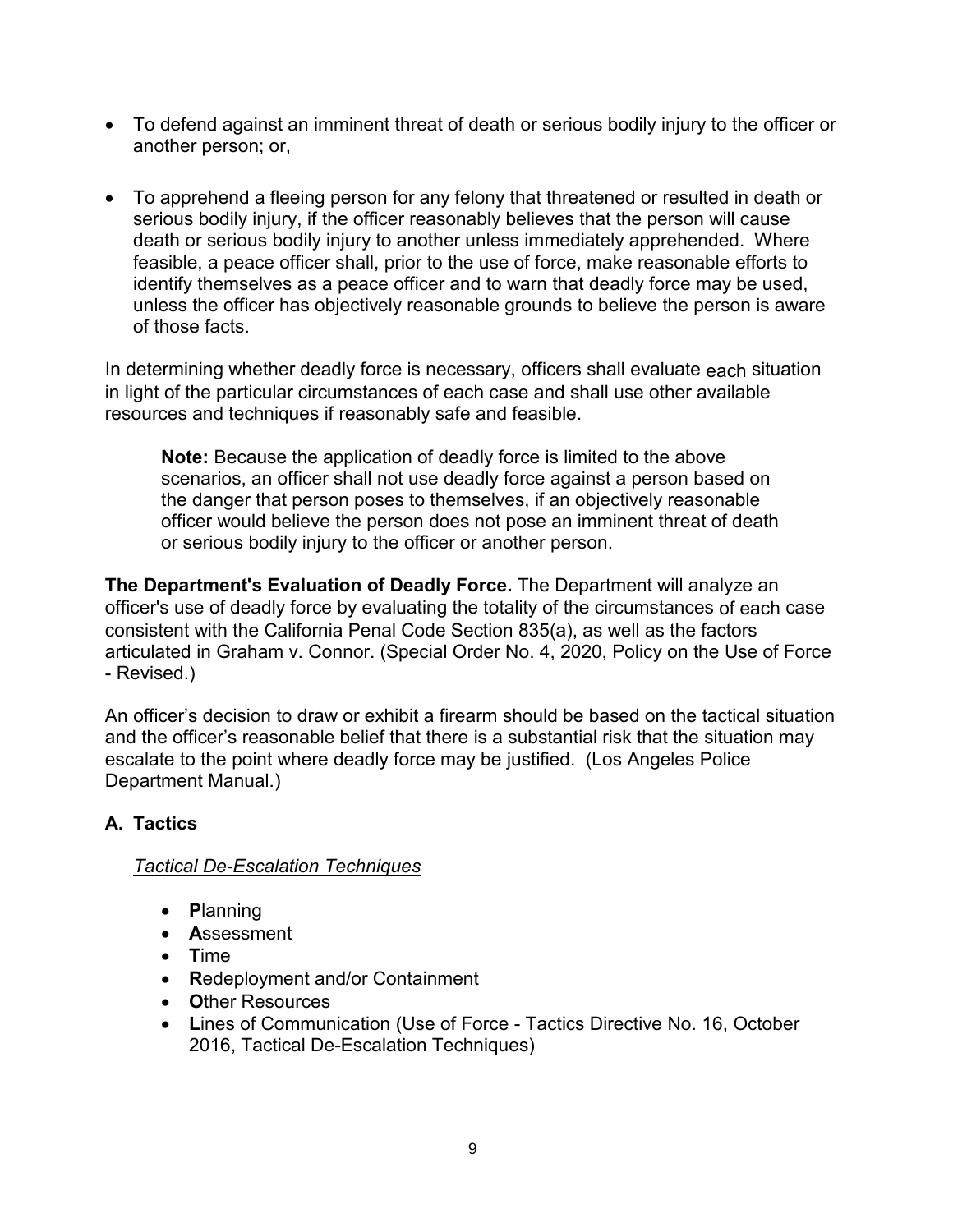Tactical de-escalation does not require that an officer compromise his/her or her safety or increase the risk of physical harm to the public. De-escalation techniques should only be used when it is safe and prudent to do so.

Prior to the day of this incident, Officers A and B had worked together approximately three times in an eight-month time span. Officers A and B had prior tactics discussions regarding contact and cover responsibilities, lethal and less-lethal force options, vehicle pursuits, foot pursuits, and de-escalation techniques. Officers C and D had been assigned as partners a total of two times within the recent deployment period. According to the officers, they had prior tactics discussions regarding traffic stops, contact and cover, and lethal and less-lethal force options. Officer D stated as the officers responded to the radio call, they discussed contact and cover responsibilities.

While following the Subject, Officers A and B formulated a tactical plan to safeguard themselves and take the Subject into custody. Officer A designated him/herself as the contact officer and designated cover officer (DCO) and designated Officer B as the less-lethal officer. Officer A advised Officer B to remove the 40mm LLL from the storage rack in order for it to be utilized as an alternative force option due to the Subject possibly being armed and his incompliant behavior.

After Officers A and B negotiated an eastbound turn, following the Subject. Officer B advised Officer A that he/she was planning to strike the Subject's bicycle with the police vehicle door in order to stop the Subject from fleeing further. Officer A assented to Officer B's plan of utilizing the door as an impact device and maneuvered the police vehicle into a position adjacent to the Subject in order to facilitate Officer B's attempted door strike.

The BOPC was critical of Officers A and B's plan to utilize the police vehicle door as an impact device in order to destabilize the Subject's bicycle.

**Assessment** – As Officers A and B followed the Subject, they assessed that the Subject posed a possible danger to any nearby community members. Officers A and B believed that due to the Subject's earlier reported actions of threatening a community member with a handgun, there was a high likelihood of the Subject attempting to carjack a passing motorist or enter nearby residences to achieve a position of tactical advantage. Due to this perceived threat to the community, Officers A and B believed there was an exigency which motivated them to take the Subject into custody as soon as possible.

The BOPC was critical of Officers A and B's assessment of the Subject and the threat that he presented to the community. During the following of the Subject, he was riding his bicycle away from the officers and refusing to comply with their orders, but he did not approach any passing motorists or approach any residences. Despite the Subject's solely fleeing behavior, Officers A and B assessed the Subject's actions as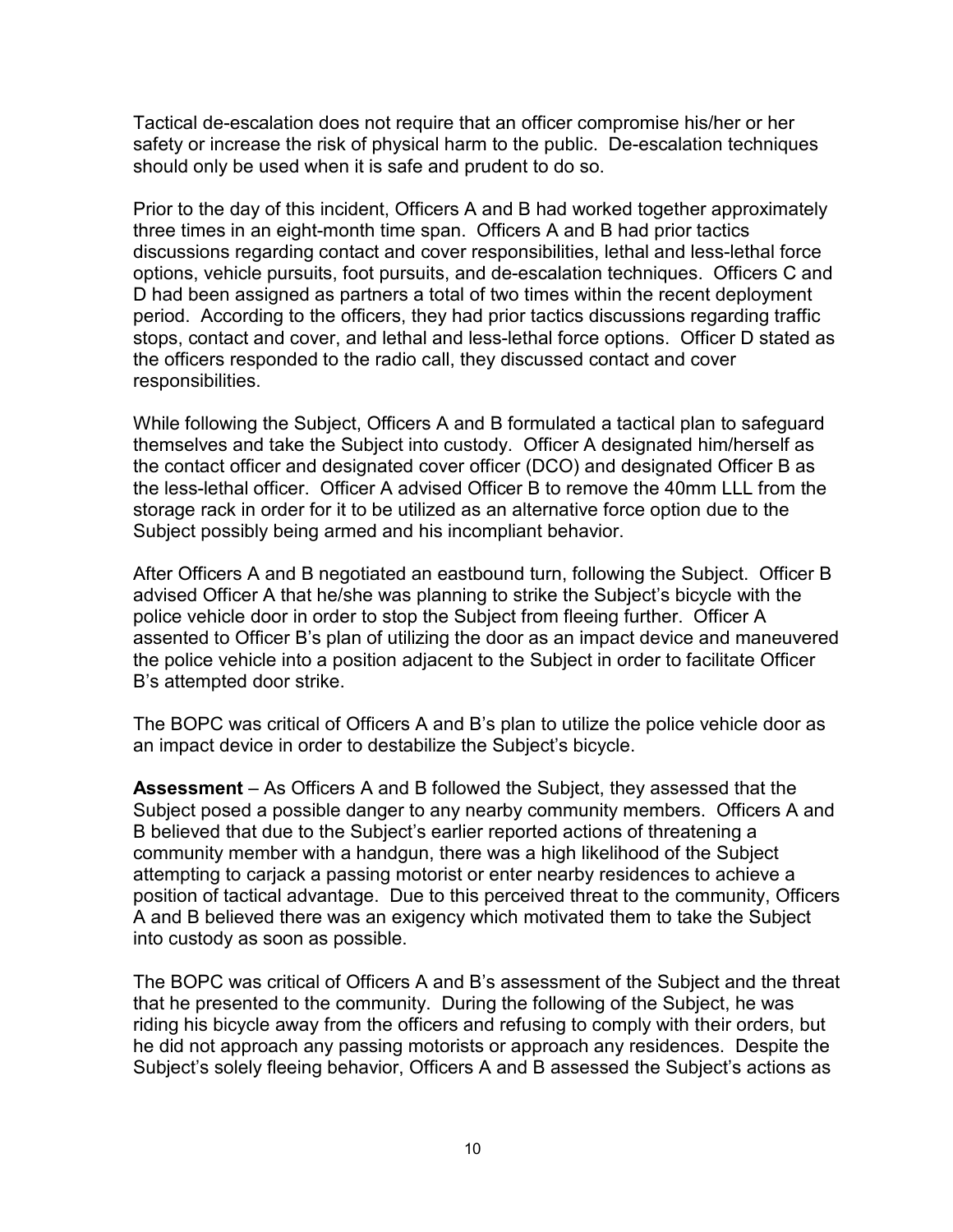requiring immediate action on their part in order to keep the Subject from harming any nearby community members.

**Time** – Officers A, B, C, and D identified the Subject as the possible suspect from the "415 Man with a Gun" radio call and believed him to be armed with a handgun. According to the FID investigation, from the time Officers C and D first saw the Subject, until the impact, the Subject pedaled an approximate distance of 1.8 miles and fled for approximately five minutes and 58 seconds. During that time, Officers C and D used time to identify themselves and instruct the Subject to stop and pull over. Officers A and B used time to additionally identify themselves and to instruct the Subject to stop and pull over. In addition, Officers A and B used time to communicate with each other and formulate a plan to take the Subject into custody by utilizing the police vehicle's door to strike the Subject's bicycle in an effort to destabilize him and take him into custody.

The BOPC was critical of the officers' use of time as a de-escalation method. Due to the Subject riding a bicycle and the officers driving police cars, the officers had the ability to continue following the Subject until he either became too tired to continue fleeing or wait until he discarded his bicycle and fled on foot. Absent any actions from the Subject that directly threatened nearby community members, the BOPC would have preferred the officers to have continued to follow the Subject in containment mode. Continuing to follow the Subject would have provided the officers with an opportunity to have the Subject surrender voluntarily or form an effective tactical plan utilizing additional officers and tactical resources that would have allowed the officers to safely take the Subject into custody.

**Redeployment and/or Containment** – Throughout the following of the Subject, Officers A, B, C, and D made multiple attempts to close the distance between themselves and the Subject, despite the possibility of the Subject being armed as described in the initial radio call. Officers B, C, and D, all attempted, at least once, to drive their police vehicle in front of the Subject and block his path of travel. After attempting to block the Subject's path with their vehicle, Officers C and D attempted to apprehend the Subject, which resulted in a foot pursuit.

The BOPC was critical of Officers A, B, C, and D's attempts to position themselves in front of the Subject as they attempted to apprehend him. Due to the Subject being described as being armed with a handgun, per the original radio call, and operating a bicycle, it would have been preferred for the officers to redeploy to a position of tactical advantage behind the Subject and continue to follow the Subject in containment mode until he attempted to flee on foot or submitted to arrest.

**Other Resources** – Officers A and B had a discussion about following a possibly armed suspect. Officer A advised Officer B that he/she would be the contact and lethal officer and assigned Officer B as the less-lethal officer. Officer B deployed the 40mm LLL and placed a 40mm round into the Launcher. Officer B then pointed the 40mm LLL out of the window at the Subject and repeatedly ordered him to "Pull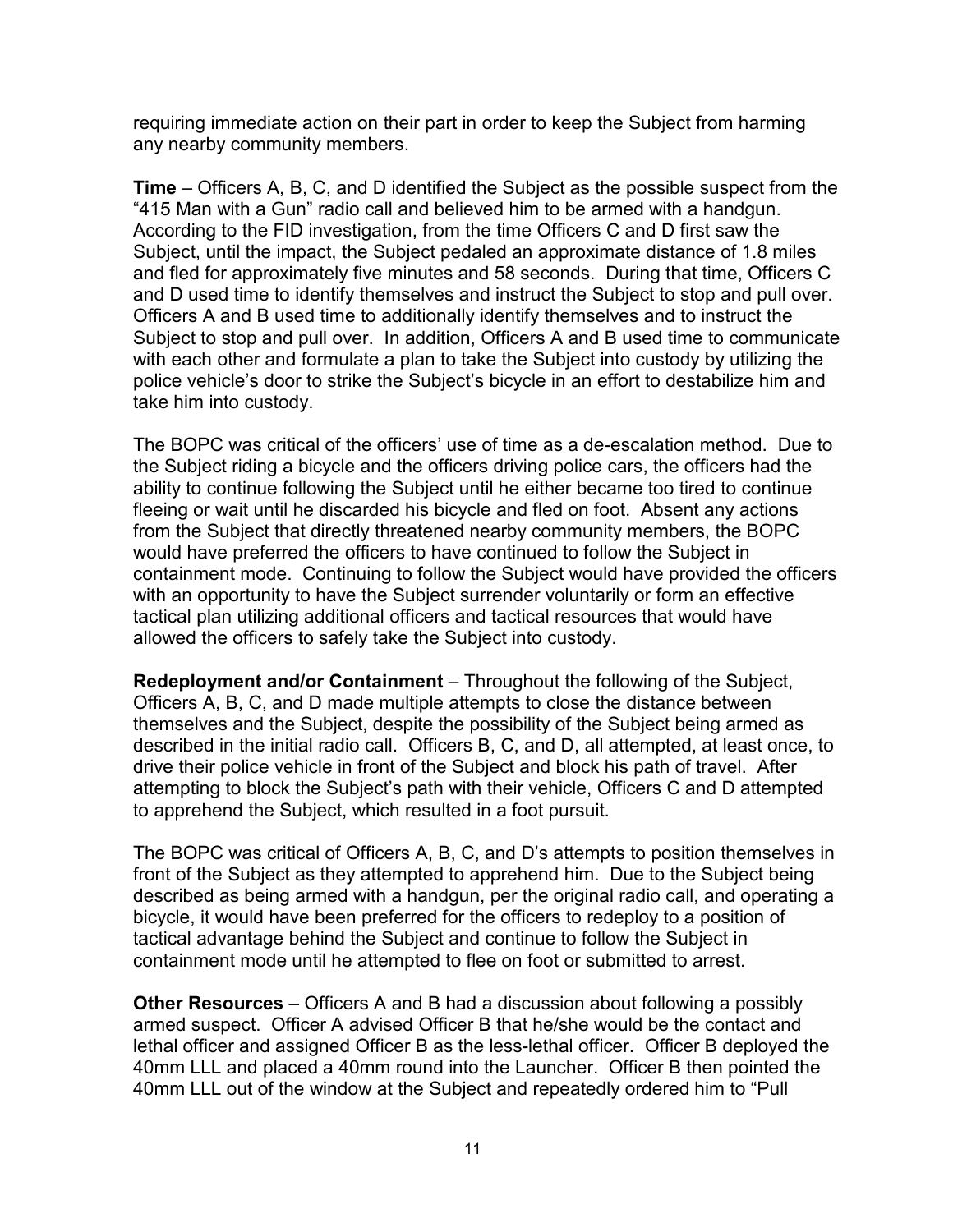over." Officer B stated that he/she did not intend to deploy the 40 mm LLL at the Subject, who was riding a bicycle, but only wanted to use it as a "ruse" to stop the Subject's actions and de-escalate the situation. After repeated commands to pull over, Officer B returned the 40 mm LLL into the police vehicle.

The BOPC was critical of Officer B's decision to exhibit the 40mm LLL from the passenger side of the vehicle. The 40mm LLL is intended to be used as a less-lethal force option, which is inappropriate to utilize when confronted by a potentially armed suspect. In addition, the 40mm LLL, when used to confront a potentially armed suspect, is intended to be used as a tool within a team of officers with other officers acting as designated lethal force cover officers (DCOs) in order to safeguard the 40mm operator. The BOPC further noted that the 40mm LLL should not be used on suspects that are fleeing, are on a raised platform, or are operating or riding on a moving conveyance.

**Lines of Communication –** Officers C and D observed the Subject riding a bicycle and matching the clothing description of the suspect in the radio call. They broadcast themselves Code Six on a "415 man with a gun." They broadcast new Code Six locations as they reached different intersections while continuing to follow the Subject. As Officers C and D continued to follow the Subject, they heard a metallic sound as if a firearm had fallen to the ground. This led Officers C and D to believe that the Subject had discarded the handgun with which he had reportedly threatened the person reporting. Officers C and D both alerted each other of the sound they had heard and that they believed it to be a handgun being discarded. Throughout their following of the Subject, Officer C issued several verbal commands to the Subject, telling him to stop and pull over.

Officers A and B constantly communicated with each other during the following of the Subject. They delineated contact/cover and lethal/less-lethal force roles for each officer. Officers A and B discussed the use of different force options, such as the 40mm LLL and the doors of the police vehicle, that they could utilize to stop the Subject from fleeing and take him into custody. Additionally, Officers A and B identified themselves as police and gave numerous verbal commands to the Subject to stop and pull over as they followed him. Officers A and B also attempted to utilize bargaining with the Subject and indicated that if the Subject stopped they could "figure out" what was happening. Despite numerous attempts at verbal communication with the Subject, he continued to flee on his bicycle and yell back at the officers that he had not done anything.

The BOPC noted the numerous commands from the officers for the Subject to stop. The BOPC additionally noted the communication between Officers A and B as they assessed and formulated plans to take the Subject into custody. However, the BOPC was critical of Officer C and D's communication with the additional responding units to the incident. When Officers C and D initiated the following of the Subject, they did not broadcast a following; instead they only broadcast a Code Six location followed by occasional updates with new Code Six locations. In addition, the use of a Code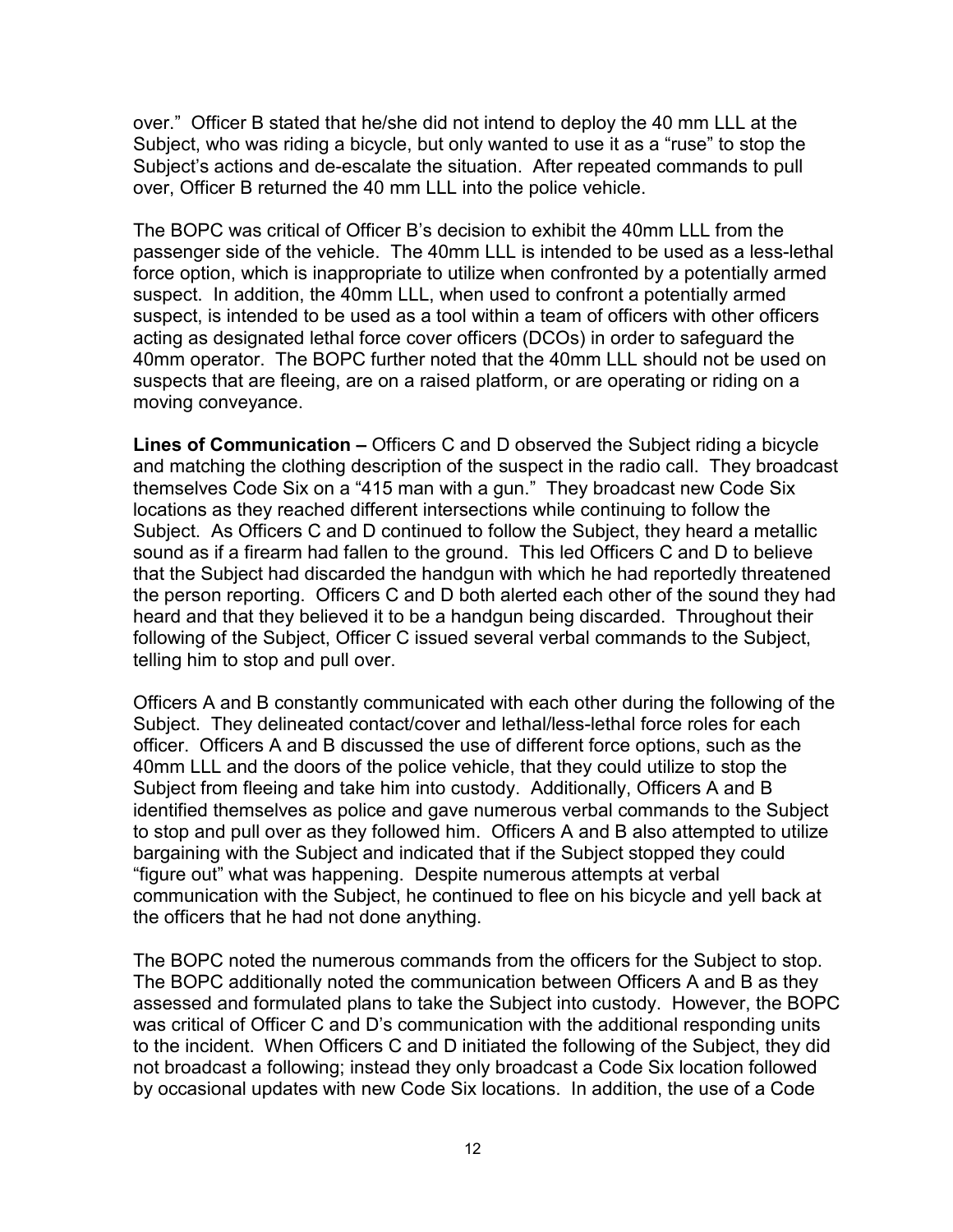Six broadcast without a request for back-up was also a concern to the BOPC. Officers who are confronting a possibly armed individual should summon additional emergency assistance due to the possibility of the situation escalating to the point where deadly force may be necessary. Officers C and D also did not relay the information that the Subject had possibly discarded a handgun during the following of the Subject.

- During its review of this incident, the BOPC noted the following tactical considerations:
	- **1. Tactical Communication** (Substantial Deviation, without Justification **–** Officers C and D)

While Officers C and D were following the Subject, they heard a metallic sound as the Subject passed under the freeway. Due to the radio call comments indicating that the Subject had been armed with a handgun, both officers believed that the Subject had discarded his handgun. Officers C and D relayed their individual observations to each other but failed to relay their observations to the additional responding units.

The BOPC was critical of Officers C and D's lack of communication with the additional responding units. Additional radio transmissions from Officers C and D's, which relayed their earlier observations of the Subject discarding his handgun, would have greatly affected the manner in which responding officers attempted to detain the Subject. The BOPC additionally discussed that Officers C and D did not immediately broadcast a back-up request nor did they broadcast a following when they initially attempted to detain the Subject and then began following him when he refused to stop. When attempting to detain a possibly armed suspect, officers should summon emergency assistance in order to mitigate the risk posed by a high risk stop of an armed suspect.

Based on the totality of the circumstances, the BOPC determined that Officers C and D's lack of communication regarding key tactical information to responding units was a substantial deviation, without justification, from approved Department tactical training.

**2. Pursuing Possibly Armed Suspect** (Substantial Deviation without justification **–** Officers A, B, C, and D)

After initiating a following of the Subject, Officers C and D drove in close proximity, directly behind the Subject, a potentially armed suspect. Officers C and D drove their police vehicle in front of the Subject in an attempt to block his path.

After Officers C and D attempted to apprehend the Subject with a foot pursuit, Officers A and B assumed the primary position. Officer A, at Officer B's direction, drove in front of the Subject and attempted to block his path with the police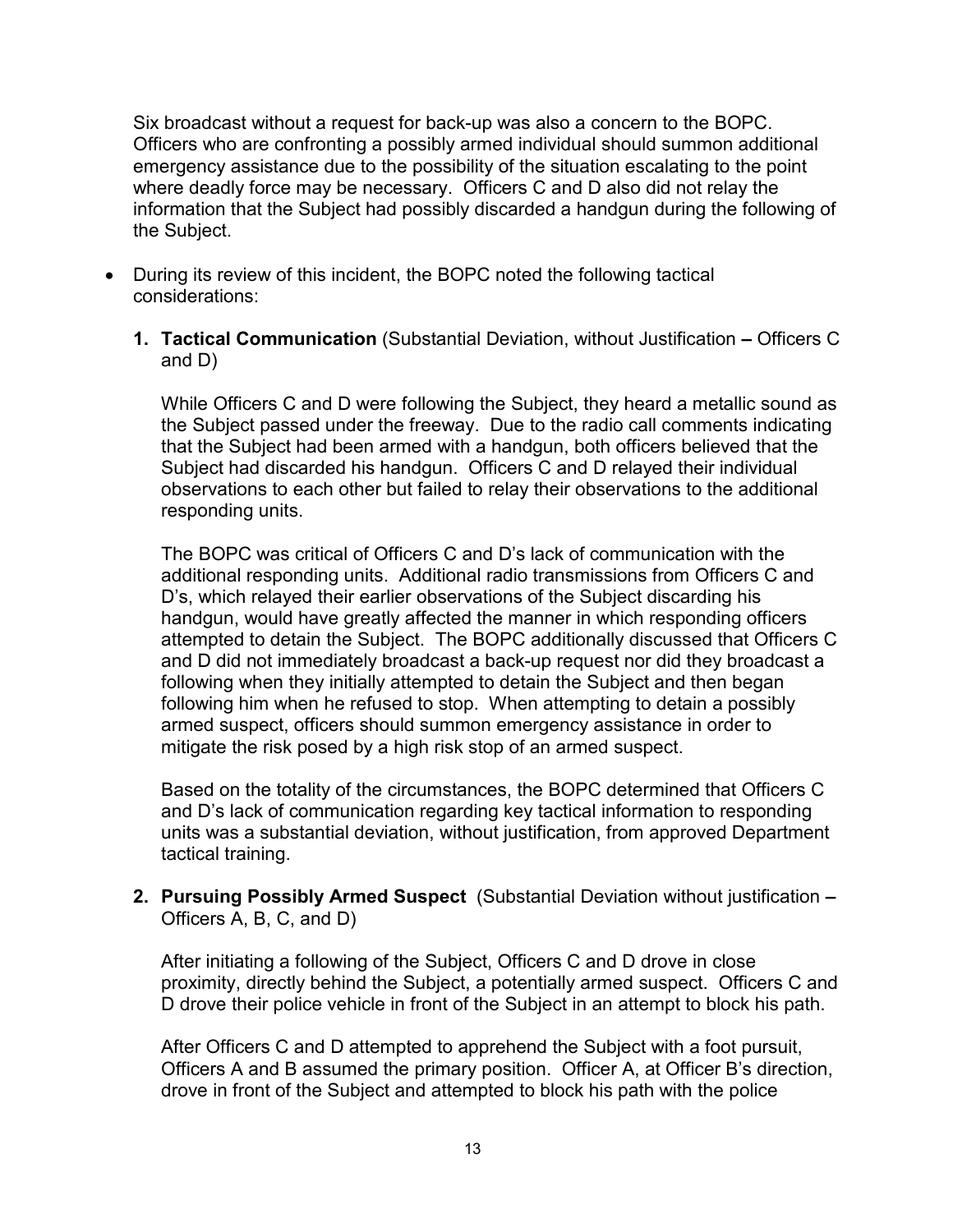vehicle. When the Subject did not stop, Officer A drove alongside the Subject and ordered the Subject to stop. The Subject then decelerated and negotiated an eastbound turn behind the police vehicle. After bypassing the Subject, Officers A and B lost sight of the Subject and were unable to locate him for a brief time period until he had moved eastbound. As they followed the Subject south, Officer A again maneuvered his/her police vehicle in front of the Subject in an attempt block the Subject's path of travel, and Officer B attempted to strike the Subject's bicycle with the police vehicle door.

The BOPC was critical of Officers A, B, C, and D bypassing a potentially armed suspect and the officers' utilization of their vehicles to block the Subject's path of travel. By allowing a potentially armed suspect to be positioned behind them and alongside them, Officers A, B, C, and D placed themselves in a position of tactical disadvantage.

Based on the totality of the circumstances, the BOPC determined that Officers A, B, C, and D's bypassing of an unsecured and possibly armed suspect while attempting to apprehend the same suspect was a substantial deviation, without justification, from approved Department tactical training.

**3. Separation** (Substantial Deviation, without Justification **–** Officers C and D)

When Officers C and D followed the Subject, they initiated a foot pursuit of the Subject. In an effort to detain the Subject, Officer D ran east after the Subject. At this point Officer D was ahead of Officer C. Officer C remained in the intersection. After Officer D disengaged the foot pursuit, the Subject continued eastbound and was continued to be followed by Officers A and B in their police vehicle. Officer C, who was still near the intersection, called out to Officer D and advised him/her that the officers needed to retrieve their police vehicle. Officer C and D temporarily lost sight of each other as they attempted to locate each other and return to their vehicle.

The BOPC was critical of Officers C and D separating from each other while engaged in a foot pursuit. Officers need to be able to render immediate assistance to their partners whenever engaged in enforcement activities.

Based on the totality of the circumstances, the BOPC determined that Officers C and D's separation from each other led to them not knowing the other's exact location and did not allow them to render immediate aid to each other, which was a substantial deviation, without justification, from approved Department tactical training.

**4. Tactical Planning** (Substantial Deviation, without Justification **–** Officers A and B)

As Officers A and B followed the Subject eastbound, they formulated a tactical plan to utilize the door of the police vehicle as a force option to strike and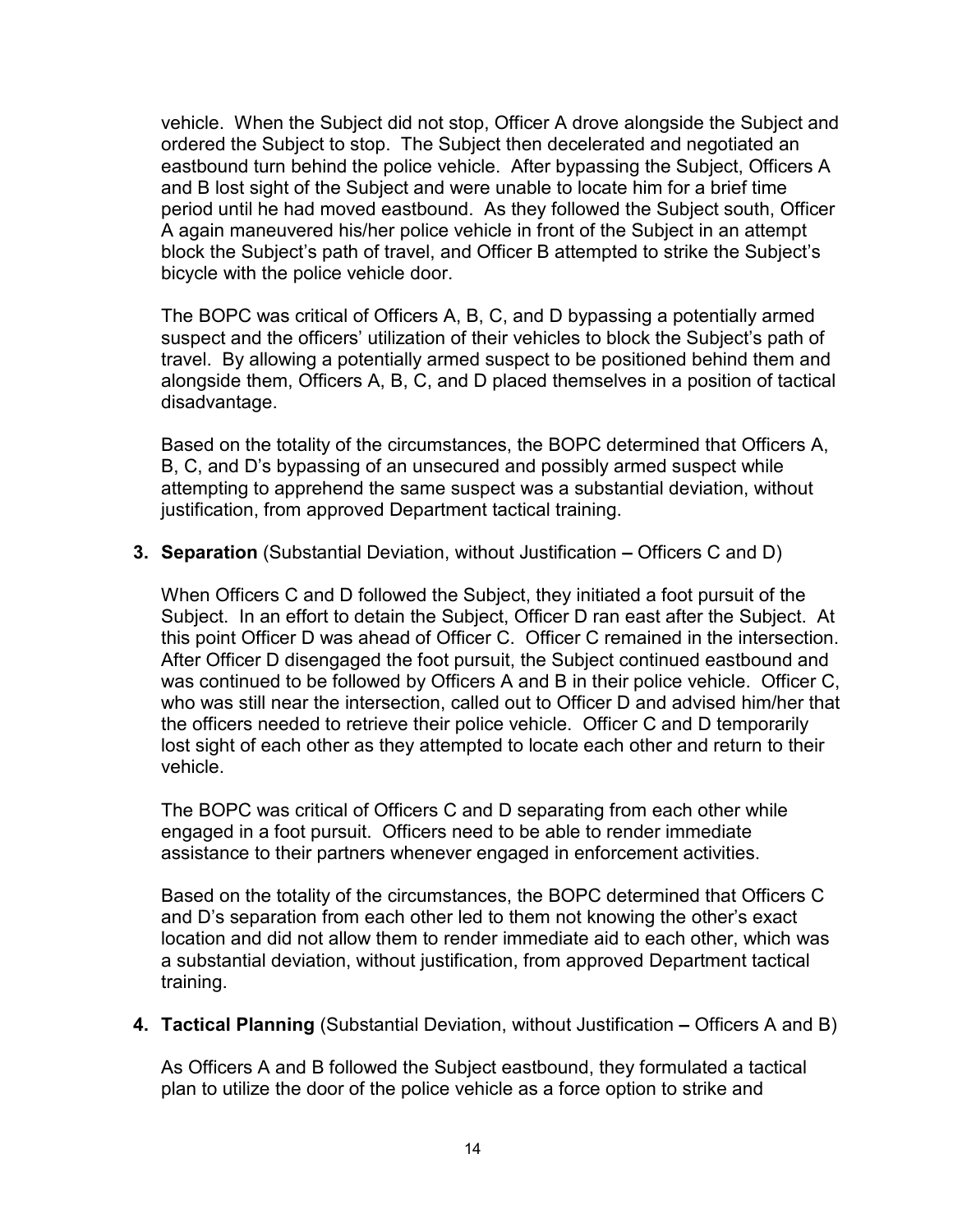destabilize the Subject's bicycle in order to take him into custody. As Officers A and B proceeded eastbound, Officer B attempted to strike the Subject's bicycle with the front passenger door of the police vehicle. Officer B missed the Subject's bicycle, and the Subject continued eastbound. Officer B again attempted to strike the Subject's bicycle with the front passenger door of the police vehicle. Officer B again missed the Subject's bicycle.

The BOPC noted that Officers A and B were not trying to strike the Subject's person with the police vehicle when they attempted to utilize the door to destabilize the Subject's bicycle. This was evident on the BWV footage. Officer B explicitly told Officer A to not hit the Subject with the police vehicle. The BOPC was critical of Officers A and B's plan to utilize the door as a force option to apprehend the Subject. The use of a car door is not a force option that is taught by the Department and posed a significant risk of causing serious bodily injury to the Subject due to the Subject operating a moving bicycle at the times that Officer A and B attempted to strike the Subject's bicycle with their police vehicle doors as the police vehicle was in motion.

Based on the totality of the circumstances, the BOPC determined that Officers A and B's decision to utilize the police vehicle doors as an impact device to destabilize the Subject's bicycle was a substantial deviation, without justification, from approved Department tactical training.

#### **5. 40mm LLL Deployment** (Substantial Deviation, without Justification **–** Officer B)

Officer B exhibited a 40mm LLL from the front passenger window of his/her police vehicle at the Subject, as the Subject fled on a bicycle. The Subject was noncompliant when Officer B ordered him to stop and get off his bicycle but was not violently resisting prior to Officer B's exhibiting of the 40mm LLL. Officer B, the passenger in his/her police vehicle, paralleled the Subject who was on his bicycle during this time and both the bicycle and the police vehicle were in motion. Despite the Subject being reported as being armed with a handgun, Officer B did not have any officers providing lethal cover when he/she exhibited the 40mm LLL at the Subject.

The BOPC was critical of Officer B's decision to exhibit the 40mm LLL out of the front passenger window and directed toward the Subject. Despite Officer B's stated rationale of utilizing the 40mm LLL as a ruse, the BOPC noted that Officer B loaded a 40mm round into the 40mm LLL and then pointed it at the Subject. Officer B's lack of a cover officer equipped with lethal force and the Subject's position on a moving conveyance were also factors that the BOPC was critical of when examining Officer B's deployment of the 40mm LLL.

Based on the totality of the circumstances, the BOPC determined that Officer B's decision to exhibit a loaded 40mm LLL out of the passenger window as a ruse in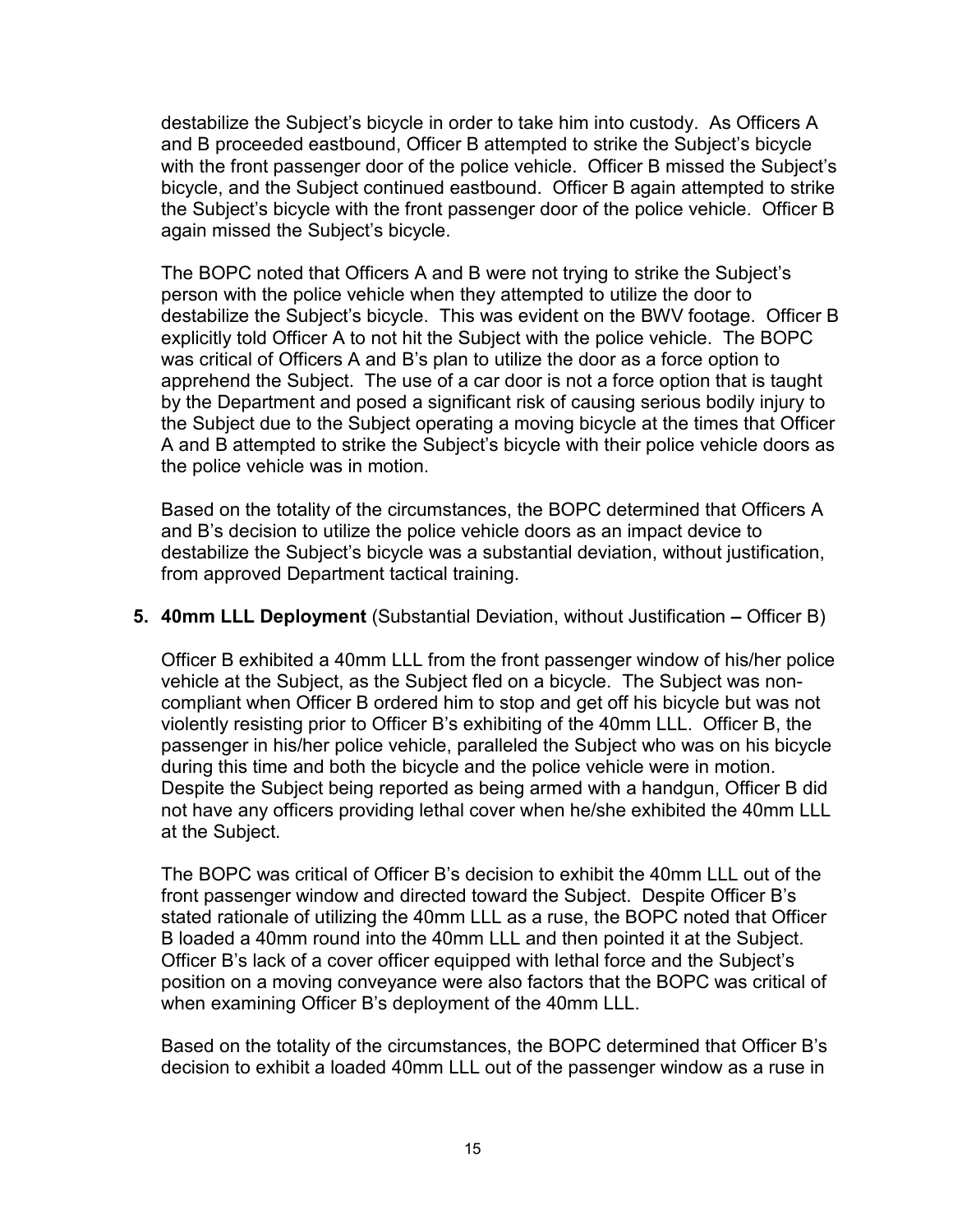an attempt to gain voluntary compliance from the Subject was a substantial deviation, without justification, from approved Department tactical training.

#### **6. Code Six** (Substantial Deviation, with Justification **–** Sergeant A)

Sergeant A did not place him/herself Code Six when he/she joined Officers A and B as they followed behind the Subject. However, he/she did broadcast that he/she was responding to the back up when he/she initially departed from the station. Sergeant A stated that there was heavy radio traffic when he/she arrived with the following, and he/she wanted to leave the radio frequency clear for the officers to broadcast necessary information. Sergeant A did not identify him/herself as the Incident Commander over Base frequency, which would have allowed the officers at scene, Communications Division, and the Watch Commander to know that a supervisor was present at the following. Also, Sergeant A did not provide direction to the units that were following the Subject.

The BOPC noted that the following of the Subject was a rapidly evolving tactical situation involving multiple marked police vehicles. Sergeant A arrived at the following approximately 30 seconds prior to Officer A striking the Subject with the door of the police vehicle. The compressed timeframe was not sufficient for Sergeant A to adequately assess the evolving tactical situation and gain sufficient situational awareness to be able to manage the incident.

The BOPC also noted that Sergeant A had ordered other units to not utilize the radio frequency in order to allow the units engaged in the following unrestricted access to the radio frequency. This extended to him/herself due to the heavy radio traffic that was already being broadcast by the Air Unit and units involved in the following. While Sergeant A did not place him/herself Code Six, he/she had initially shown him/herself responding to the incident when the initial back-up request was broadcast.

Based on the totality of the circumstances, the BOPC determined that Sergeant A's lack of a Code Six broadcast and initiation of command and control in the following of the Subject was due to the short time frame that Sergeant A was present prior to the termination of the following and the dynamic and evolving nature of the incident. Sergeant A's actions were a substantial deviation, with justification, from approved Department tactical training.

- The BOPC also considered the following:
	- **Vehicle Code Violations** Officer C followed after the Subject and drove through a red tri-light without activating his/her emergency lights and siren.
	- **Situational Awareness** Officer B repeatedly broadcast the incorrect direction of travel when he/she and Officer A assumed the primary position in the vehicular following the Subject.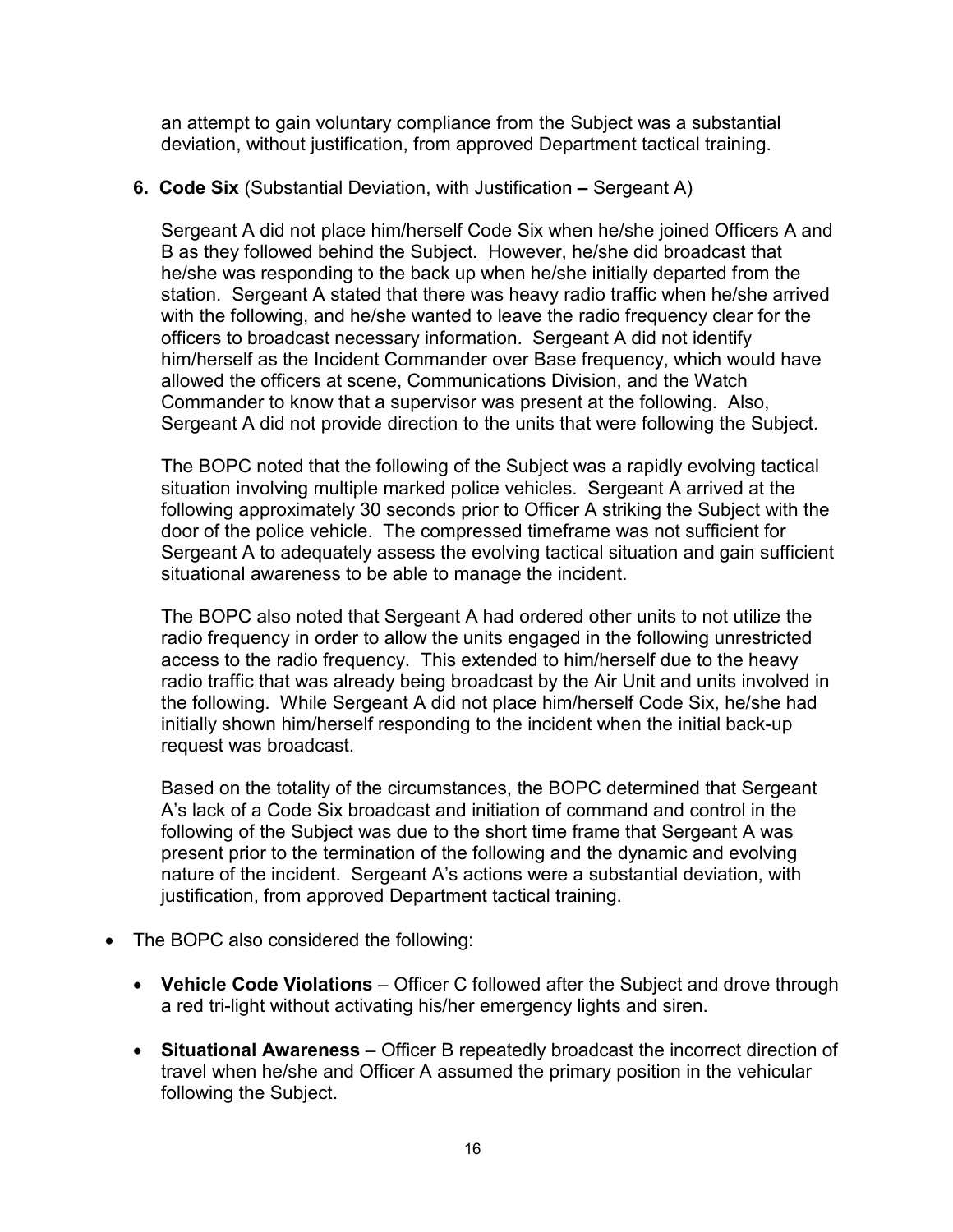- **Pursuit Driving with Door Open** Officer A drove for an extended period of time with his/her driver side door partially opened.
- **Protocols Subsequent to Categorical Use of Force** Sergeant A conducted a NCUOF investigation of the incident. Due to the incident not being identified as a CUOF, protocols subsequent to a CUOF were not conducted, such as the separation or monitoring of the involved and percipient officers.

## **Command and Control**

• Sergeant A was the first supervisor to respond to the incident and assumed the role of Incident Commander once the following had terminated. As Sergeant A responded to the following, he/she advised other responding units to not broadcast on Base Frequency in order to keep the frequency clear for the units that were actively engaged in the following. After arriving at the termination of the following, Sergeant A requested an RA for the Subject, organized a canvass for the discarded handgun, and initiated a non-categorical use of force investigation. During his/her non-categorical use of force investigation, Sergeant A interviewed the Subject and directed Sergeant B to assist him/her by taking photos of the Subject's injuries and the involved police vehicle and canvassing for witnesses to the use of force. Sergeant A additionally made notifications to the Watch Commander and the Traffic Division.

The BOPC discussed that Sergeant A arrived approximately 30 seconds prior to the termination of the following but did not take an active leadership role in the management of the following of the Subject. This lack of active leadership was due to the brevity of Sergeant A's involvement in the following and a lack of time which did not provide him/her the ability to accurately assess the rapidly evolving conditions and gain sufficient situational awareness to effectively manage the incident.

The actions of Sergeant A were consistent with Department training.

Sergeant B responded to the incident but arrived after Sergeant A and the termination of the following. Sergeant B assisted with the non-categorical use of force investigation. Sergeant B photographed the Subject, the Subject's injuries, and Officer A's police vehicle. Sergeant B canvassed for witnesses to the use of force and interviewed one witness.

The actions of Sergeant B were consistent with Department training.

These topics were to be discussed at the Tactical Debrief.

• The evaluation of tactics requires that consideration be given to the fact that officers are forced to make split-second decisions under very stressful and dynamic circumstances. Tactics are conceptual and intended to be flexible and incident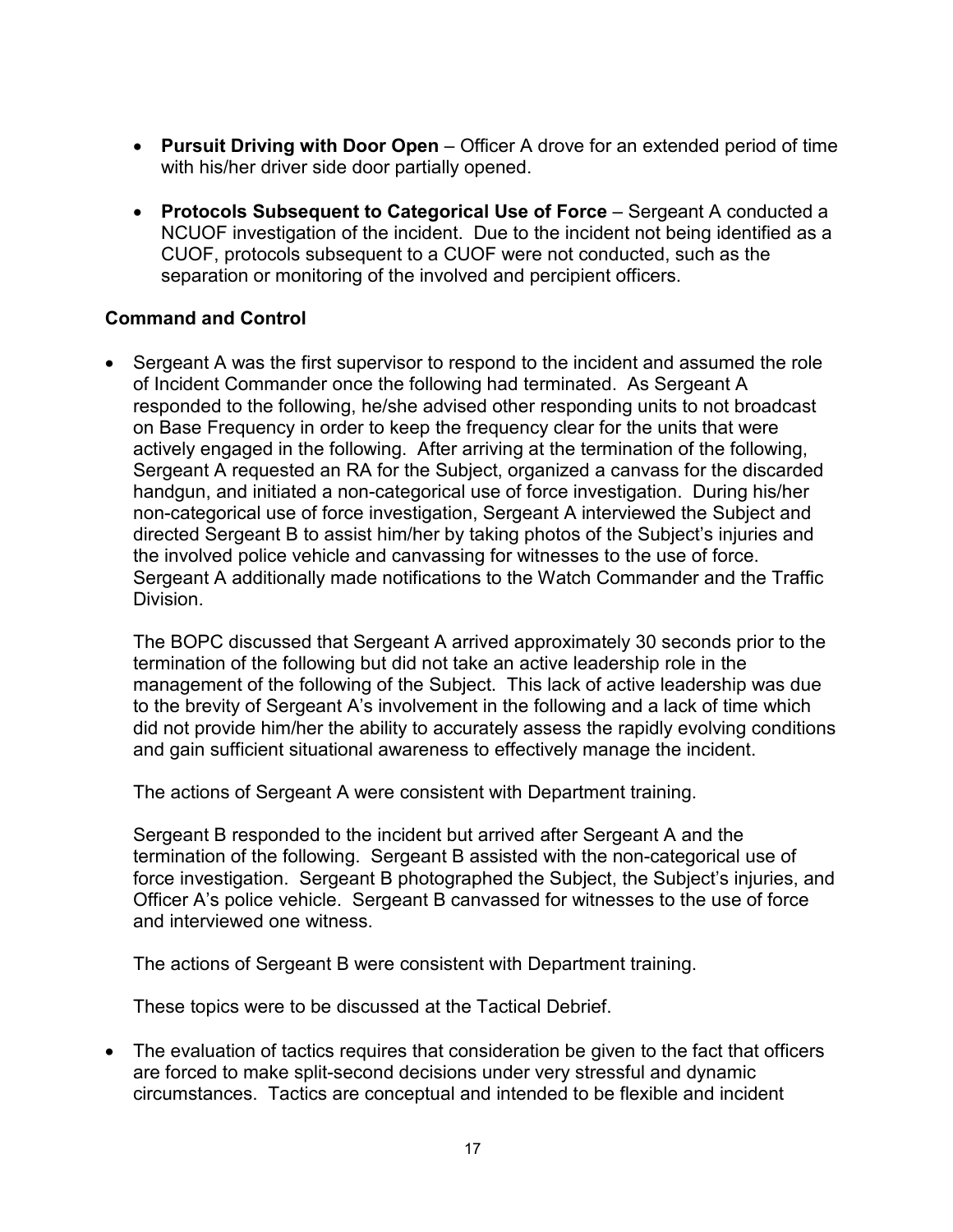specific, which requires that each incident be looked at objectively and the tactics be evaluated based on the totality of the circumstances.

In conducting an objective assessment of this case, the BOPC determined that Officers A, B, C, and D's actions were a substantial deviation, without justification, from Department policy and training, thus requiring a finding of Administrative Disapproval. Sergeant A's actions were a substantial deviation, with justification, from Department policy and training.

Each tactical incident also merits a comprehensive debriefing. In this case, there were identified areas where improvement could be made. A Tactical Debrief is the appropriate forum for the involved officers to discuss individual actions that took place during this incident.

The BOPC found Officers A, B, C, and D's tactics to warrant a finding of Administrative Disapproval. The BOPC found Sergeant A's tactics to warrant a finding of Tactical Debrief.

## **B. Drawing and Exhibiting**

#### • **Officer A**

According to Officer A, he/she drew his/her service pistol because he/she believed the Subject was the same suspect described by the radio call and believed he was possibly armed with a handgun. Officer A stated that once he/she realized the Subject was not holding a handgun in his hand and that he was likely concealing it or it was in his backpack, he/she immediately holstered his/her service pistol.

The BOPC conducted an evaluation of the reasonableness of Officer A's drawing and exhibiting of his/her service pistol.

The BOPC reviewed the set of facts and opined that after assuming the primary unit position in the following, Officer A closed the distance between him/herself and the Subject and drove alongside while engaging the Subject in conversation. During this verbal exchange, Officer A unholstered his/her service pistol and placed it out of the front driver's window of the police vehicle. Officer A noted that his/her reasons for unholstering were based on the earlier radio call comments that stated the Subject was armed with a handgun, however at the specific point in time that Officer A made contact with the Subject, Officer A was unsure if the Subject had the handgun in his hand or in his backpack. After observing that the Subject did not have a handgun in his hands and that he continued to flee without engaging in aggression towards the officers, Officer A holstered his/her service pistol.

The BOPC opined that Officer A unnecessarily and prematurely drew and exhibited his/her service pistol. Officer A could have determined that there was not a substantial risk that deadly force may be justified prior to his/her decision to draw and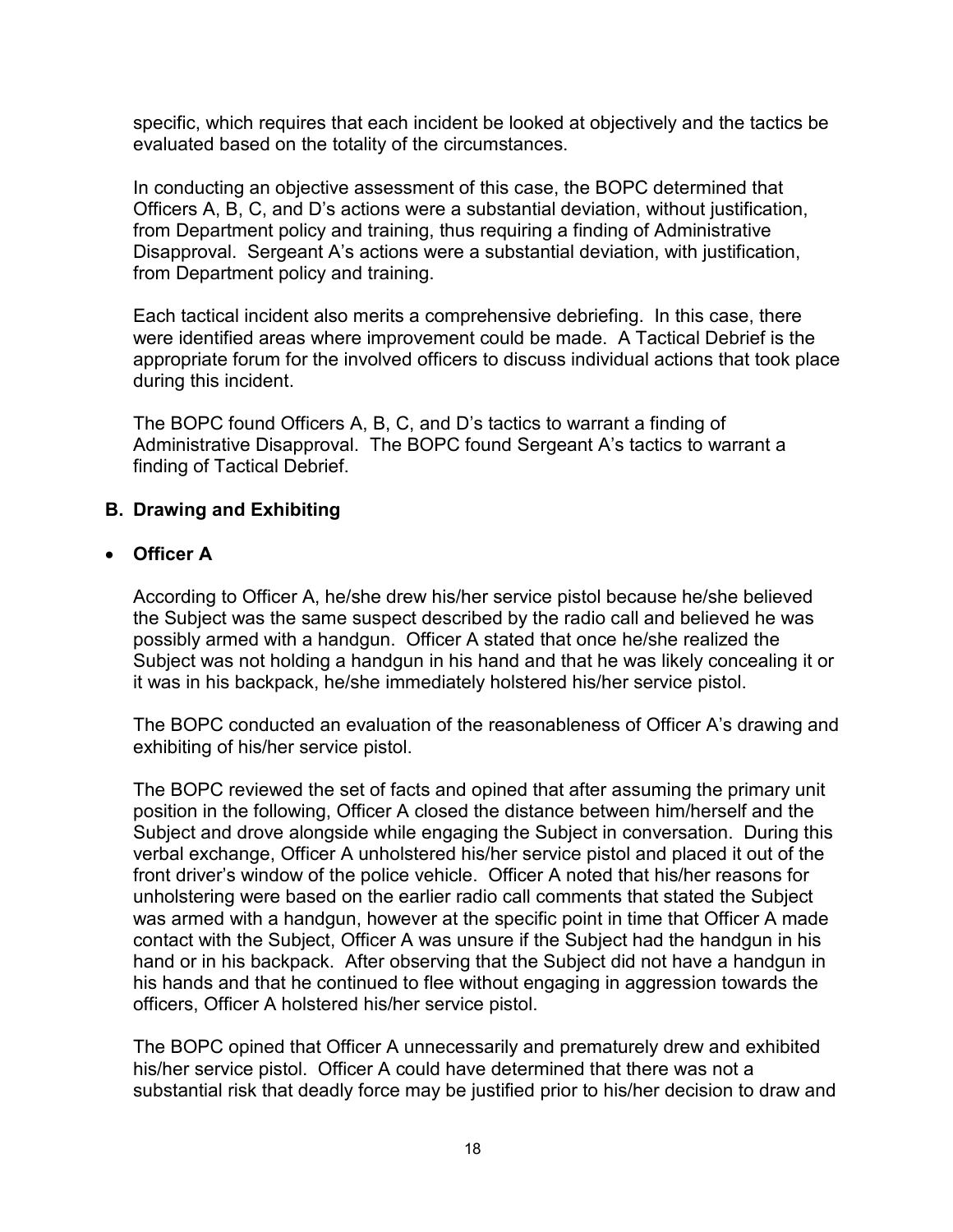exhibit his/her service pistol. When Officer A closed the distance to the Subject and drove alongside him, Officer A created a tactical situation with an elevated risk to him/herself and Officer B. In this tactical situation, Officer A's exhibiting of his/her firearm limited Officer A's control of the situation and forced him/her to multi-task by maintaining control of his/her service pistol with one hand, operate the police vehicle with his/her other hand, and engage with the Subject who was riding his bicycle alongside Officer A's police vehicle.

Based on the totality of the circumstances, the BOPC determined that an officer with similar training and experience as Officer A, while faced with similar circumstances, would not reasonably believe that there was a substantial risk that the situation may escalate to the point where deadly force may be justified.

Therefore, the BOPC found Officer A's drawing and exhibiting of a firearm to be Out of Policy.

#### **C. Lethal Use of Force**

• **Officer A** – (police vehicle door, used as an impact device with intention to destabilize the Subject's bicycle, striking the Subject's right leg)

The FID investigation determined that the Subject's speed at the time of Officer A's door strike was approximately 17 mph.

According to Officer A, he/she utilized the front driver door of his/her police vehicle as an impact device to strike the rear tire of the Subject's bicycle in order to destabilize the bicycle and allow him/her and Officer B to take the Subject into custody.

In this case, the BOPC conducted a thorough review and analysis of the reasonableness and necessity of Officer A's use of deadly force.

The BOPC discussed that there is no policy that specifically relates to detaining suspects riding on a bicycle. The use of a police vehicle door to destabilize a bicyclist has conceptual parallels to the use of a Pursuit Intervention Technique (PIT) on a motorcycle, as documented in the Department's pursuit policy. The use of a PIT on a motorcycle during a vehicle pursuit is regarded as an application of deadly force.

The BOPC noted that the use of the police vehicle door as an impact device when used on a suspect riding a moving conveyance constitutes a use of deadly force due to the likelihood of serious bodily injury occurring during the application of force. At the time Officer A utilized his/her door to strike the Subject's right leg, the Subject was not armed with a weapon, and Officer A had previously approached the Subject and visually verified that the Subject did not possess a weapon of any kind in his hands. The Subject was holding the bicycle handlebars with both hands and was fleeing from the officers on his bicycle. Officer A stated that he/she utilized the police vehicle door to avoid utilizing a higher level of force and to avoid the possibility of the